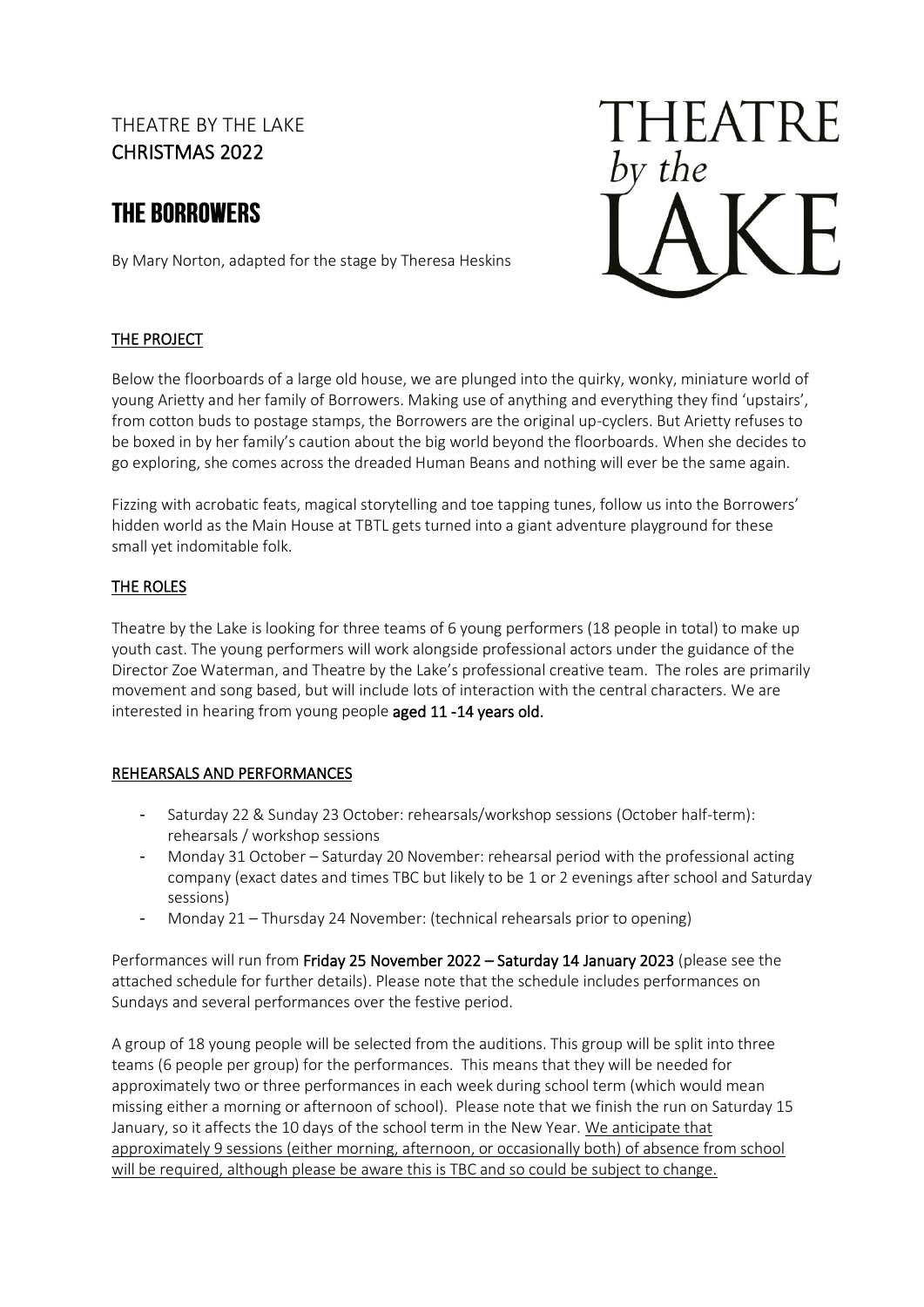#### AUDITIONS

We will be holding group auditions on Saturday 16 July. To apply please complete the application and availability form and we will contact you with an audition time.

Following the auditions we will contact all applicants to confirm whether or not they have been successful. Please note that this may take some time as we may also have to consult with schools in the interim.

Please return your completed application and availability forms to Claire Dunk either by email: [claire.dunk@theatrebythelake.com](mailto:claire.dunk@theatrebythelake.com) or post: c/o Claire Dunk, Theatre by the Lake, Lakeside, Keswick, Cumbria, CA12 5DJ.

THE BORROWERS is a major project for Theatre by the Lake, with young performers working alongside professional actors. Before applying to audition, all applicants and their parents/ guardians are asked to consider the large amount of commitment required from both the child and parent/ guardian for the duration of this project.

As the commitment requires significant time off school, we recommend a conversation with schools/teacher to confirm their co-operation prior to audition. As this time off is vital for rehearsals and performances, offers to be part of the Borrowers Youth Cast are reliant on proof of school support (either by letter or email) and, regrettably, we're unable to make offers to any young people without this.

If you require any additional information please contact Claire on 017687 72282 or email [claire.dunk@theatrebythelake.com](mailto:claire.dunk@theatrebythelake.com)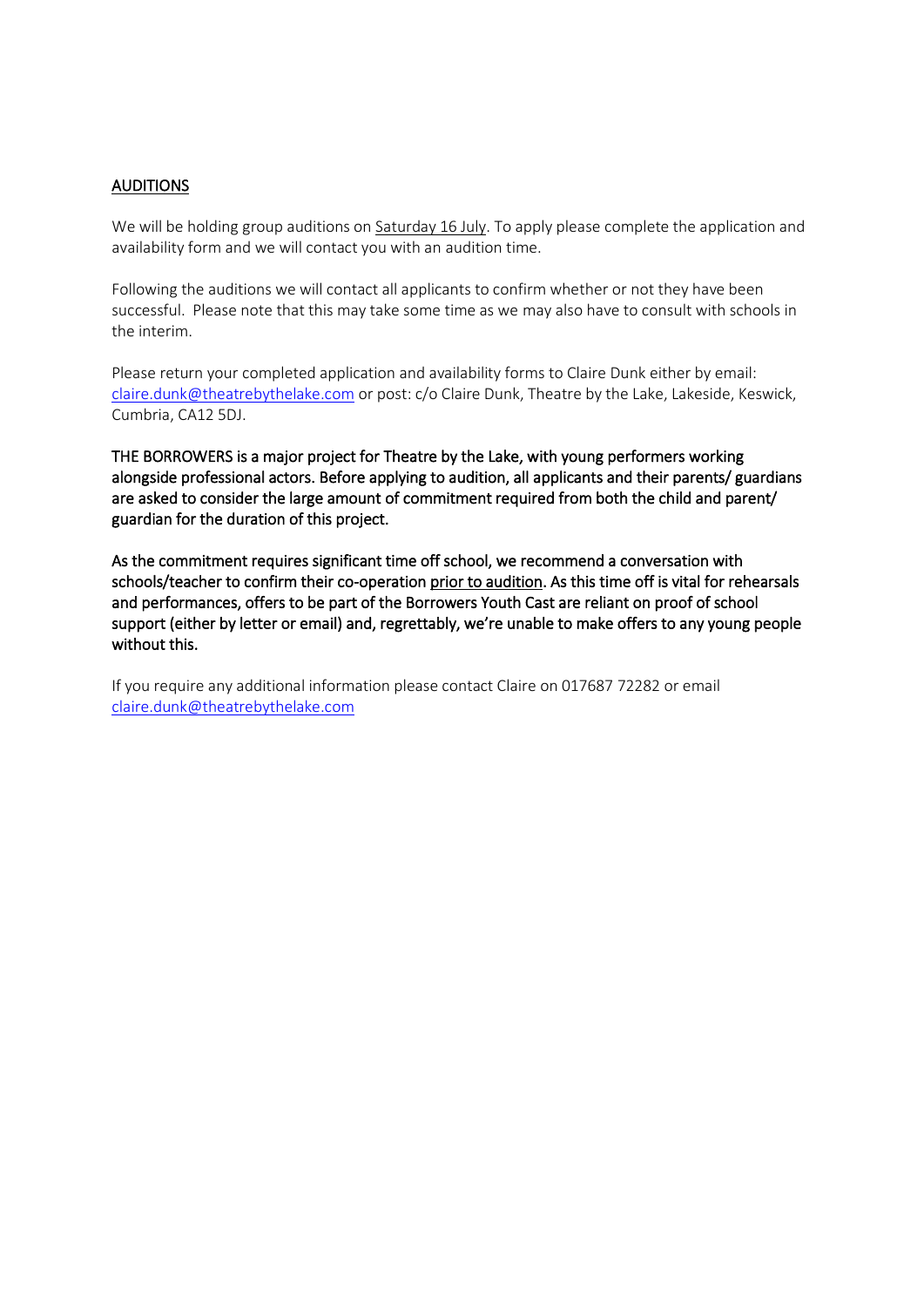# THE BORROWERS YOUTH CAST

### AUDITION FORM

| <b>NAME</b>                 |              |                    |     |                  |  |
|-----------------------------|--------------|--------------------|-----|------------------|--|
| <b>ADDRESS</b>              |              |                    |     |                  |  |
|                             |              |                    |     |                  |  |
|                             |              |                    |     |                  |  |
|                             | Postcode     |                    |     |                  |  |
| <b>CONTACT TEL.</b>         | Contact      |                    |     | Contact          |  |
|                             | name         |                    |     | name             |  |
|                             | Day          |                    |     | Evening          |  |
|                             | phone        |                    |     | phone            |  |
|                             | number       |                    |     | number           |  |
| <b>EMERGENCY</b>            | Contact      |                    |     | Contact          |  |
| <b>CONTACT</b>              | name         |                    |     | name             |  |
|                             |              |                    |     |                  |  |
|                             | Day<br>phone |                    |     | Evening<br>phone |  |
|                             | number       |                    |     | number           |  |
|                             |              |                    | AGE |                  |  |
| <b>GENDER</b> (please tick) |              |                    |     |                  |  |
| Identify as Male            |              | <b>SCHOOL YEAR</b> |     |                  |  |
| Identify as Female          |              |                    |     |                  |  |
| Identify in another way     |              |                    |     |                  |  |
| <b>SCHOOL ADDRESS</b>       |              |                    |     |                  |  |
|                             |              |                    |     |                  |  |
|                             |              |                    |     |                  |  |
|                             |              |                    |     |                  |  |
| <b>CURRENT SCHOOL YEAR</b>  |              |                    |     |                  |  |

Please return the audition and availability form, along with proof of school co-operation to Claire Dunk via email o[n claire.dunk@theatrebythelake.com](mailto:claire.dunk@theatrebythelake.com) or via post at Theatre by the Lake, Lakeside, Keswick,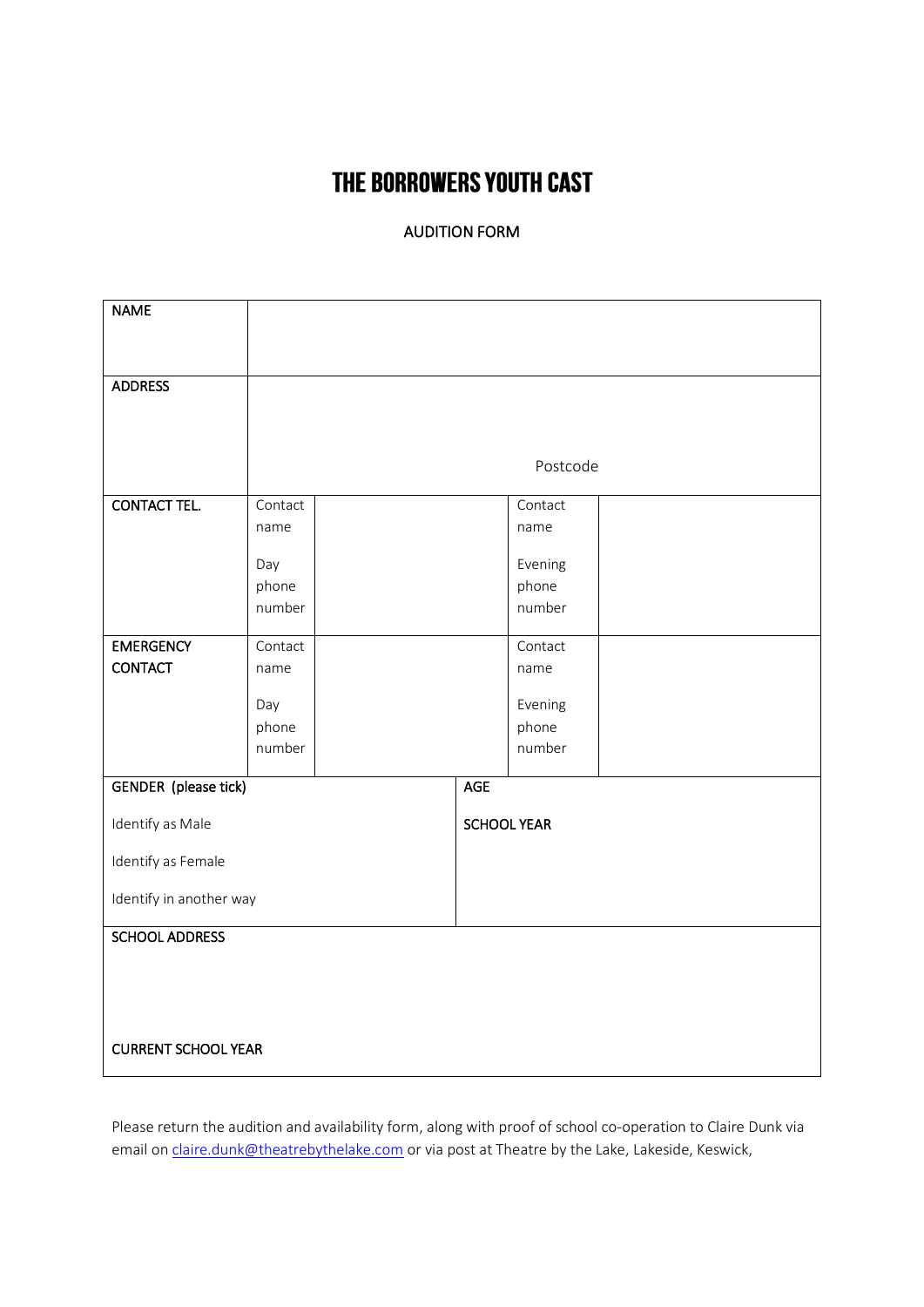Cumbria, CA12 5DJ. If you require any additional information about this project please contact Claire on 017687 81108.

# THE BORROWERS YOUTH CAST

AUDITION FORM

Please answer the following:

Why did you want to get involved in this production?

Have you taken part in any previous Theatre by the Lake productions? If so, please detail